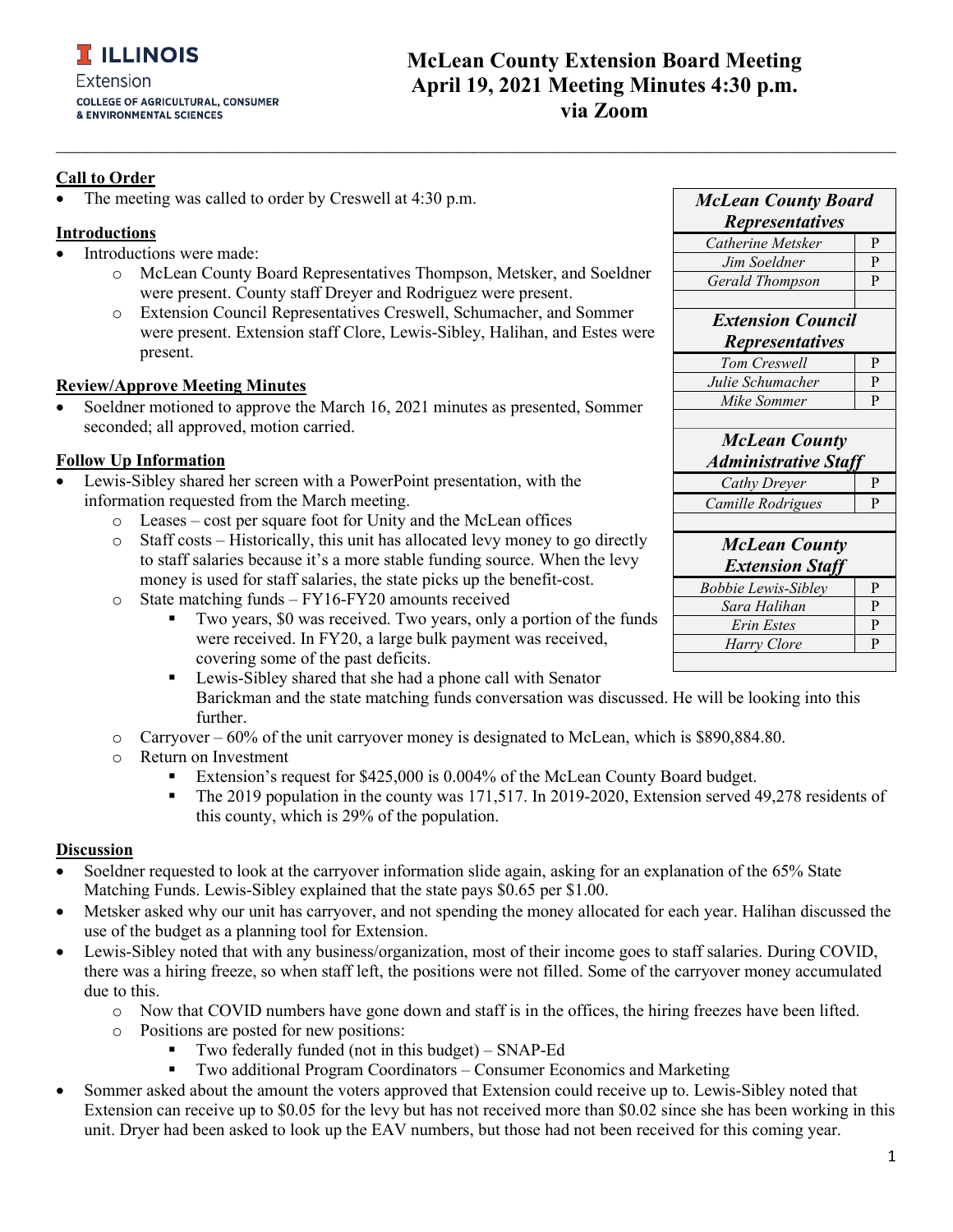# **McLean County Extension Board Meeting April 19, 2021 Meeting Minutes 4:30 p.m. via Zoom**

Sommer summarized by noting that this year's request is within the same range, well below the amount the voters approved for Extension to receive.

**\_\_\_\_\_\_\_\_\_\_\_\_\_\_\_\_\_\_\_\_\_\_\_\_\_\_\_\_\_\_\_\_\_\_\_\_\_\_\_\_\_\_\_\_\_\_\_\_\_\_\_\_\_\_\_\_\_\_\_\_\_\_\_\_\_\_\_\_\_\_\_\_\_\_\_\_\_\_\_\_\_\_\_\_\_\_\_\_\_\_\_\_\_\_\_\_\_\_\_\_\_\_\_\_\_\_\_\_\_\_\_\_\_\_\_\_\_\_\_\_\_\_\_\_\_\_\_\_\_\_\_\_\_\_\_**

• Thompson asked about the cost of renovations not being included in the building leases. Lewis-Sibley explained that no renovations have been done at the Mclean Office and the Unity upgrades were done in 2018 and 2019. Some of the cost was covered by the owner, some to meet code requirements. Much of the Unity renovation cost was covered by funds raised including donations from the Bridgestone Foundation and State Farm Foundation.

## **Vote to approve McLean County Extension Levy Amount**

- A motion was made by Thompson to discuss the \$425,000 levy request amount. Sommer seconded the motion. o Discussion:
	- Soeldner was not comfortable with the \$425,000 request, based on the carryover.
	- Creswell mentioned that with the differences in fiscal years and the projected carryover amount, he can see why questions about this amount are being discussed.
	- **EXECUTE:** Lewis-Sibley explained that the carryover amount was reduced during the current fiscal year, compared to what the unit had in the past with less than 18 months of carryover.
		- On the presentation slide about carryover, the amount of carryover shown of \$1.4 million is assuming that the state match money is received in full. If that money does not come through, it will significantly reduce the carryover for the unit.
		- Senator Barickman will be looking into why Extension (state-wide) has not received the full state match money.
		- Clore talked about how Extension state-wide is short \$20-23 million since 2017. Although Extension has received partial payments since 2018, the full amounts have not been received. A special allocation is being sought from the state for these funds. Metsker asked at what point Extension writes off the state match money. Clore responded that we never do because those funds are still owed from the state.
		- Legislators like Senator Chapin Rose and Senator Jason Barickman want to see results in paying back the funds to Extension. With legislators like this fighting for Extension funds, that's when we see results of payment.
		- A new director at the Department of Agriculture Jerry Costello has been appointed and positive changes are hopeful.
	- Creswell contrasted Extension's fluctuating budget and funding sources with the McLean County Board's more stable budget. He believes having the carryover helps Extension to be able to have security with that fluctuating funding.
	- **Metsker noted that with over \$1 million in salaries and rent per year, adding additional salaries may** need to be reconsidered. Are more staff being added due to program growth?
	- Metsker will not support the \$425,000 levy request. She says that it is too much to ask from taxpayers and is contradictory to the economy. Most businesses are not finding additional funding for salaries. Instead, they are decreasing office space square footage. A comparison of State Farm funding and staffing was made. She suggests that \$275,000 is a more fitting number she would agree to for the levy amount. Spending down the carryover should be a priority.
	- Sommer responded that the current carryover is not 18 months' worth. With respect to the comments about the voters/taxpayers, they voted for Extension to receive double of what Extension is asking for in this levy request. Nearly 30% of residents took part in Extension programming.
	- In response to growth, Lewis-Sibley talked about the call with Senator Barickman and other entities on the call. One of those people on the call was a vice president at State Farm. He discussed their tremendous growth this year, the fact that they have not suspended raises and moving a lot of their workforce to remote. To compare State Farm to Extension, they are a for-profit organization, while Extension is not.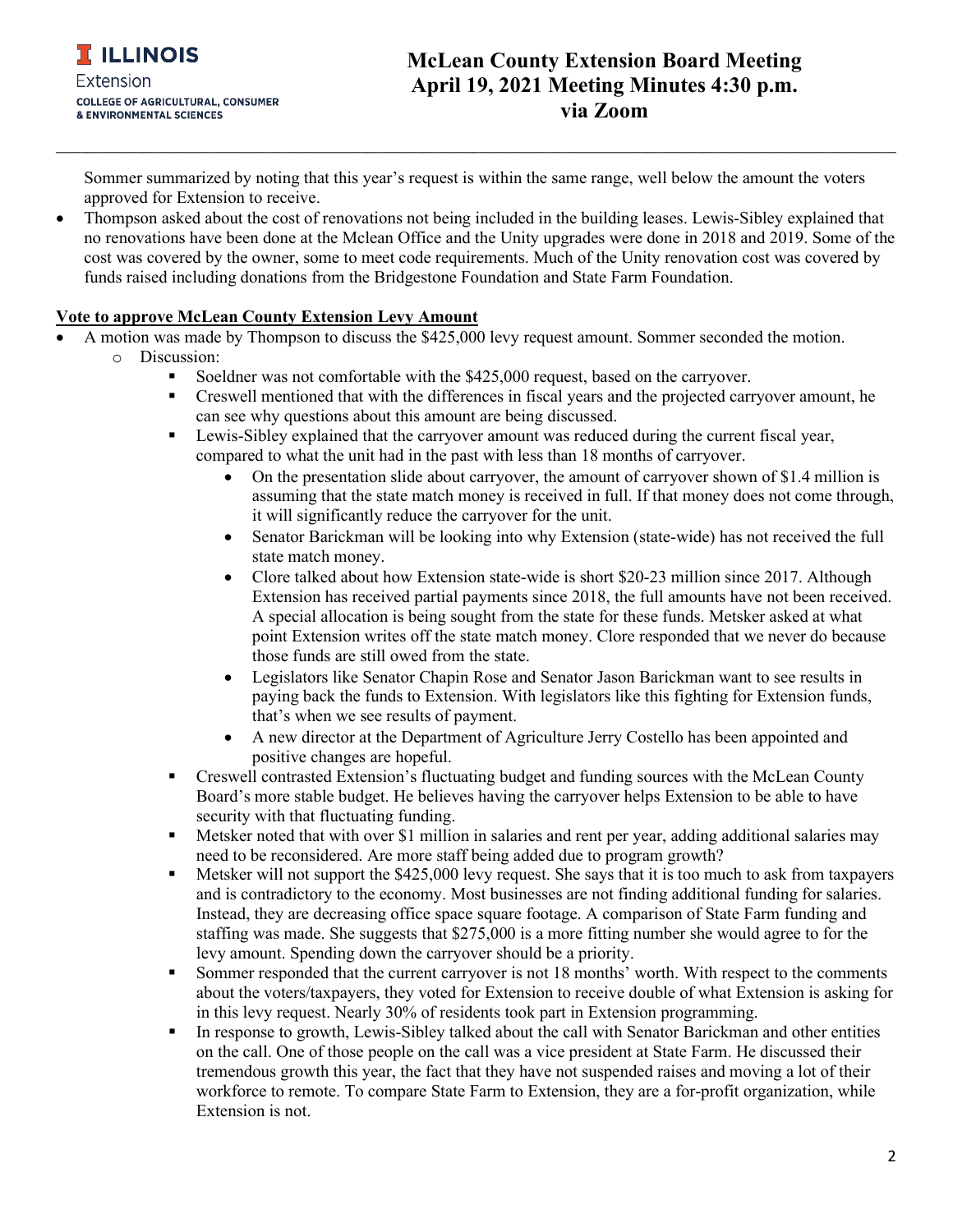

- In March this board discussed remote work and reducing office space. Lewis-Sibley is working to do that. This is not something that can be done overnight. The reason we are considering this is to free up funds because of our tremendous growth. While other businesses are slowing down, we are doing quite the opposite. We have more calls for financial help, and how to grow and preserve their own food. We were there to help!
- Thompson noted that with respect to the \$0.02, he found that irrelevant. Board members are tasked with being responsible with funds, and being good stewards of the taxpayer money. He is still concerned with the carryover amount and suggests that Extension continue to lower that amount. There is no need to cut programming, and plenty of money is available to continue to operate.

**\_\_\_\_\_\_\_\_\_\_\_\_\_\_\_\_\_\_\_\_\_\_\_\_\_\_\_\_\_\_\_\_\_\_\_\_\_\_\_\_\_\_\_\_\_\_\_\_\_\_\_\_\_\_\_\_\_\_\_\_\_\_\_\_\_\_\_\_\_\_\_\_\_\_\_\_\_\_\_\_\_\_\_\_\_\_\_\_\_\_\_\_\_\_\_\_\_\_\_\_\_\_\_\_\_\_\_\_\_\_\_\_\_\_\_\_\_\_\_\_\_\_\_\_\_\_\_\_\_\_\_\_\_\_\_**

- Schumacher noted that if all Extension offices are holding 18 months carryover, it's smart to follow suit. If the state money is unknown, the units are doing what they're being told.
	- If positions are needed, Bobbie would know best. She supports Bobbie and the staff in creating those positions to provide more for our communities.
	- The 29% of the community impacted is just a portion of the impact Extension has. If one person in the family calls Extension for a question, the possibility is that the whole family could benefit from that answer given.
	- Schumacher is in support of the \$425,000 levy request.
- Creswell agrees with Thompson's comment about not spending the full levy maximum. The real measure to be considered is the return on investment, and how the community is impacted. The level of carryover is based on the stability of the projections, but there is a risk that funding will not come through. This is the philosophy of why the carryover is needed in Extension.
- Estes asked the County Board members why they continuously push to lower Extension's funding, even when the results show that this is a growing program.
	- Thompson responded that it in his opinion, they look at it from a different perspective. For a carryover amount to be that large, additional funding seems unnecessary when other businesses are struggling to make ends meet.
- Lewis-Sibley asked the board what they are allowed for carryover. Rodriguez responded that they can hold 15%, which is about three months. Lewis-Sibley asked about funding, where the board's funding is a more stable income than Extension. The carryover Extension has is not all from this levy amount.
	- Halihan noted that this unit has been a good steward of the money, making cuts to enable us to have the safety net of the carryover. There will become a point where it won't be that way. Lewis-Sibley noted that the carryover is reducing every year.
	- Metzker asked if there was a spending problem. If you only have so much coming in, and you're spending more every year then you have a spending problem, not an income problem. Carryover needs to be reduced, but that doesn't mean you need to add more people.
		- o Lewis-Sibley responded that more people are being added due to the increases in programming. Salary increases have reduced the carryover recently as well.
- Soeldner noted the shortage of \$75,000 last year, so they need to make up that \$75,000. Lewis-Sibley noted that the \$425,000 request included the \$375,000 plus additional funds to make up for the difference in that underpayment.
- Clore asked if he could discuss the funding model since the carryover seems to be the focus. There's a mistaken understanding of what that carryover model entails.
	- In 2016 there was no budget, with \$10 million we were not going to get. This is the same year congress was trying to cut the Farm Bill, getting rid of our SNAP funding. Extension had to be very creative with funding.
	- In FY18-20 the state infused almost \$1 million into Livingston, McLean, and Woodford counties. This helped to increase that carryover amount. Federal funds were used to support the local units. Bobbie managed those funds very meticulously.